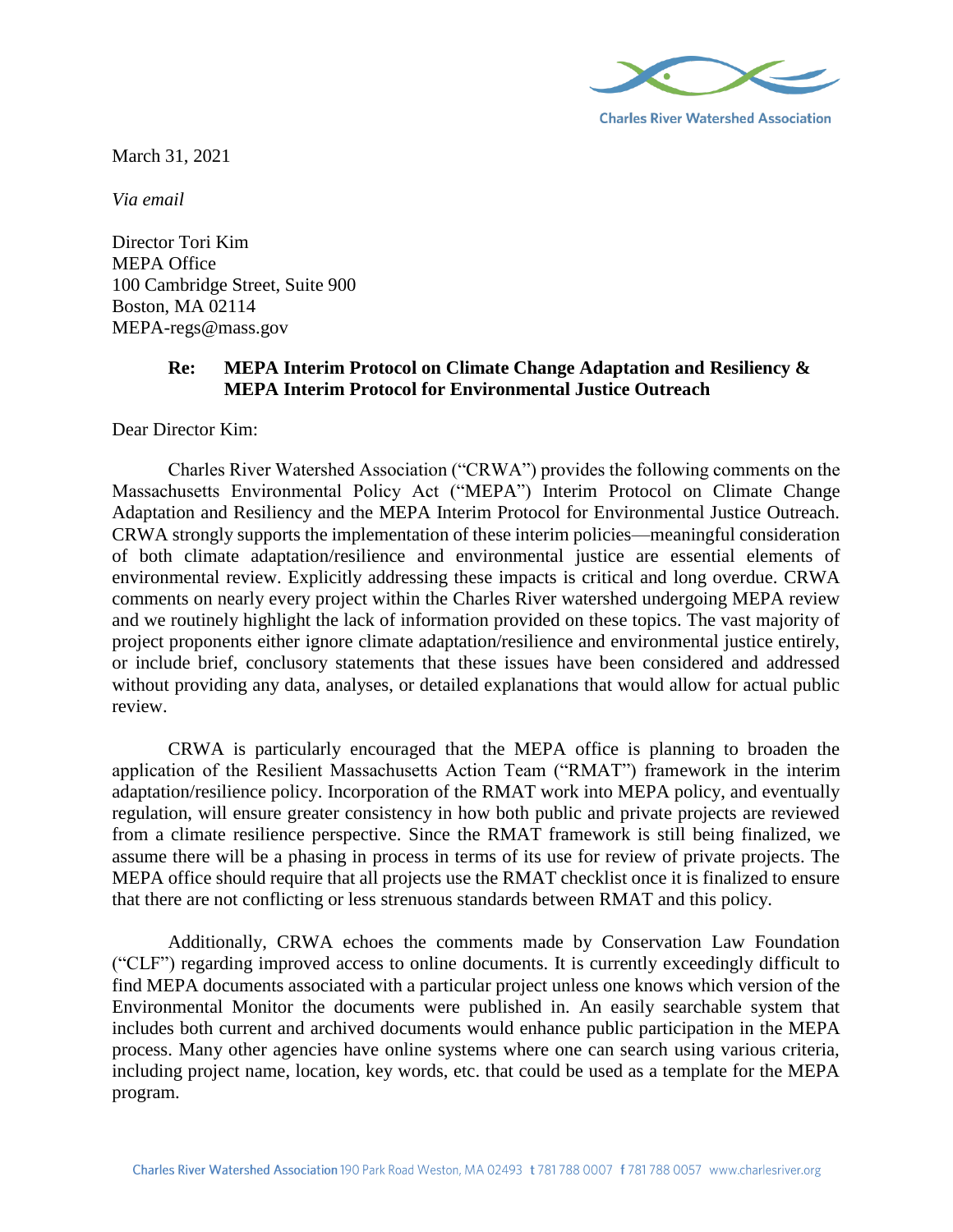## **MEPA Interim Protocol on Climate Change Adaptation and Resiliency**

## *General Comments*

Overall, the framework laid out in the interim policy is logical in terms of walking project proponents through the necessary steps of the resilience analysis. However, the content of each section of the framework needs substantial building-out and incorporation of additional considerations in order to accurately capture all of the elements of climate resilience.

We also recommend creating or expanding MEPA "thresholds" based on future flood mapping and other climate-related impacts. The current thresholds that trigger the various levels of MEPA review do not adequately capture the full range of impacts that should be considered in connection with climate change and adaptation/resilience.

While we agree that it makes sense for proponents to submit information related to climate resilience at the environmental notification form ("ENF") stage, the MEPA office should make it clear that those considerations must also be carried through the rest of the environmental review process; the analysis of climate resilience cannot end with the ENF and in fact should become more detailed and robust as a project moves through the MEPA process.

This policy is focused on three climate impacts: precipitation, sea level rise, and heat. We recommend expanding the range of climate impacts to better reflect future conditions—for example, extreme weather (storms, wind, etc.) and drought should also be included in this interim policy. We also encourage EEA, to the extent the Commonwealth cannot provide a statewide dataset on a particular impact, to provide external resources or other guidance for project proponents.

Finally, the review process should prioritize adaptation measures that promote the preservation, protection, restoration, and enhancement of natural systems through nature-based solutions. Adaptation measures that include the use of hard-engineered, hardscape, or gray infrastructure features should be allowed only where they are supported by evidence that the measures will not cause or exacerbate negative environmental impacts and should always include some level of green and gray hybrid solutions at a minimum.

## *Evaluating project vulnerabilities ("climate risks based on project location")*

## Site Cover: Natural vs Unnatural

We agree that it is important to understand how much impervious area is being created or removed by the project, as well as the overall amount of impervious area on the site. Impervious area is not currently defined in the MEPA regulations at 301 CMR 11.00; it would be helpful to include a definition in the interim policy (and regulatory updates). It is particularly important to ensure that gravel and compacted soil are considered impervious; for example, "impervious surface is any surface that prevents or significantly impedes the infiltration of water into the underlying soil. This can include but is not limited to: roads, driveways, parking areas and other areas created using nonporous material; buildings, rooftops, structures, artificial turf and compacted gravel or soil."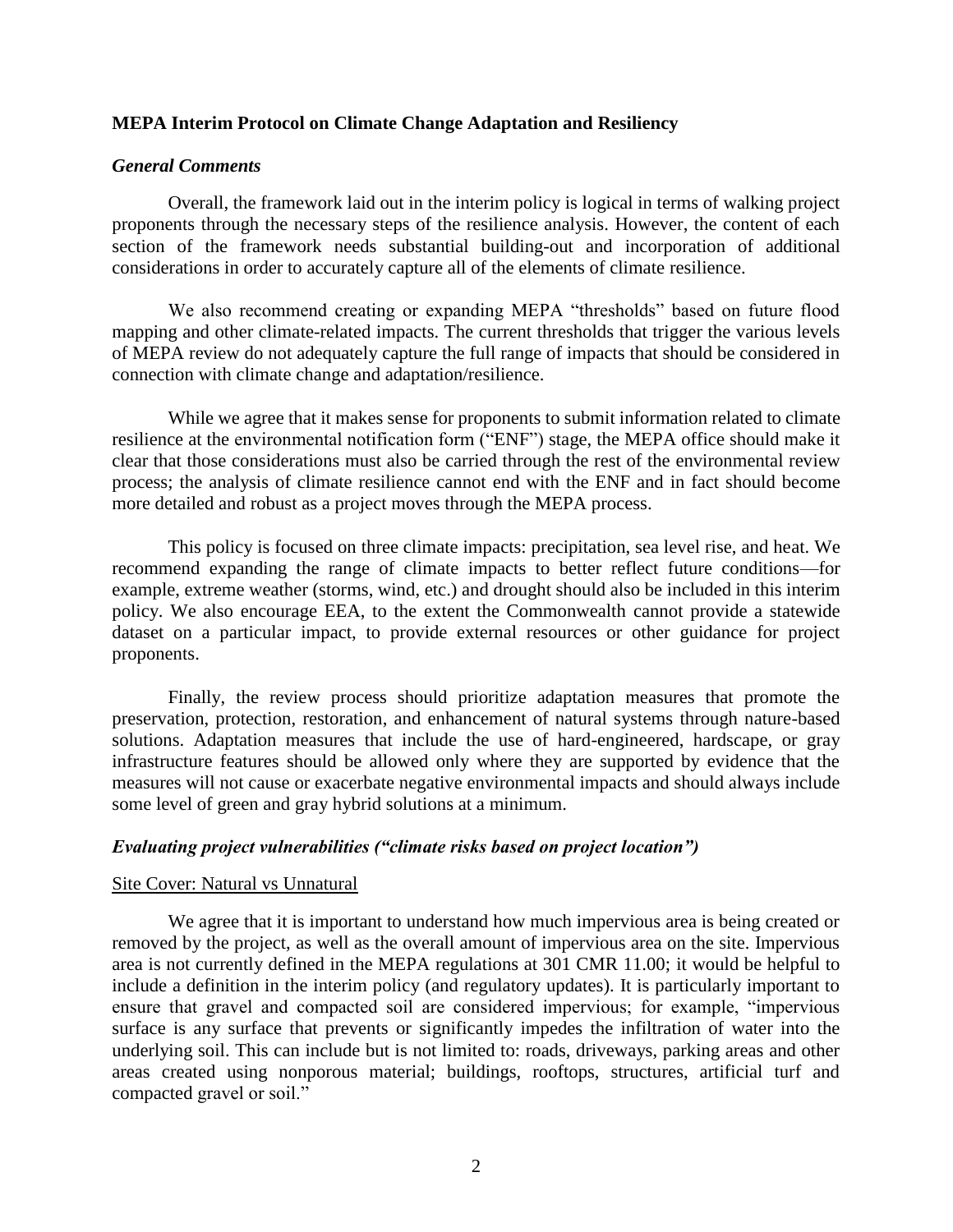In addition to impervious cover, it is important for proponents to describe tree cover on the site—both existing tree cover and future tree cover. To that end, while it is important to ask whether trees will be removed as part of the project, the inquiry should not stop there. Proponents should disclose how many trees are being removed and what species and size (in terms of diameter at breast height ("DBH") and also height). Preserving existing trees and vegetation, particularly large, mature trees, provides much greater benefits than planting smaller, younger trees.

A description of wetland resources on the site should also be provided by the project proponent. We agree that proponents should describe impacts to Land Subject to Coastal Storm Flowage ("LSCSF") and Bordering Land Subject to Flooding ("BLSF") and how/whether proposed changes to the site's topography (including the addition of fill) will result in changes to floodwater flow paths and/or velocities that could impact adjacent properties or the functioning of the floodplain. Proponents should explain whether any other wetland resource areas will be altered by the project and how/whether altering these wetland resource areas will affect the site's stormwater infiltration and flood storage capacity and what impact this would have on adjacent properties. Finally, proponents should explain whether vegetation or natural ground cover in floodplains and buffers is being removed. Such vegetation provides important resiliency functions, including slowing and reducing the extent of flood waters, reducing erosion, reducing flood-related pollution, and increasing the capacity of land to infiltrate water better than barren or paved lands.

## Flooding

Flooding, whether precipitation-based, riverine, or coastal, is a significant concern for many projects and will only become worse as climate change impacts increase. It is therefore critical that project proponents provide complete information about past flooding on the site, existing flooding risks, and future flooding risks.

In terms of the history of flooding on the site, it is important to define what "history" means—is it the past ten years? The past twenty years? Based on a specific historic storm of record? How will project proponents determine whether there is a history of flooding, given that they would not necessarily have information about flooding on site before they bought the property? Clarity should be added here by either providing instructions to project proponents or developing a checklist of things they should do to find out about a site's history of flooding—e.g., talk with the municipal public works and relevant planning staff, talk with abutters, direct experience (if a long-time property owner), physical assessment, use of stormwater flood model, etc. If a proponent indicates that the site does not have a history of flooding, they should be required to explain how they know that. The proponent should also describe whether there is a history of flooding in areas within the drainage system both "downstream" and "upstream" of the project.

In terms of flood risk, the proponent should describe whether the project is currently located within the velocity zone (V, VE, etc.) as depicted on the Federal Emergency Management Agency ("FEMA") Flood Insurance Rate Map(s) ("FIRM") for the site. However, because FEMA maps are based on historical precipitation and flooding, they often underrepresent the true extent of current and future flooding impacts. While FEMA maps may serve as an initial starting point, the best available forward-looking data should always be used to accurately assess current and future flood risks.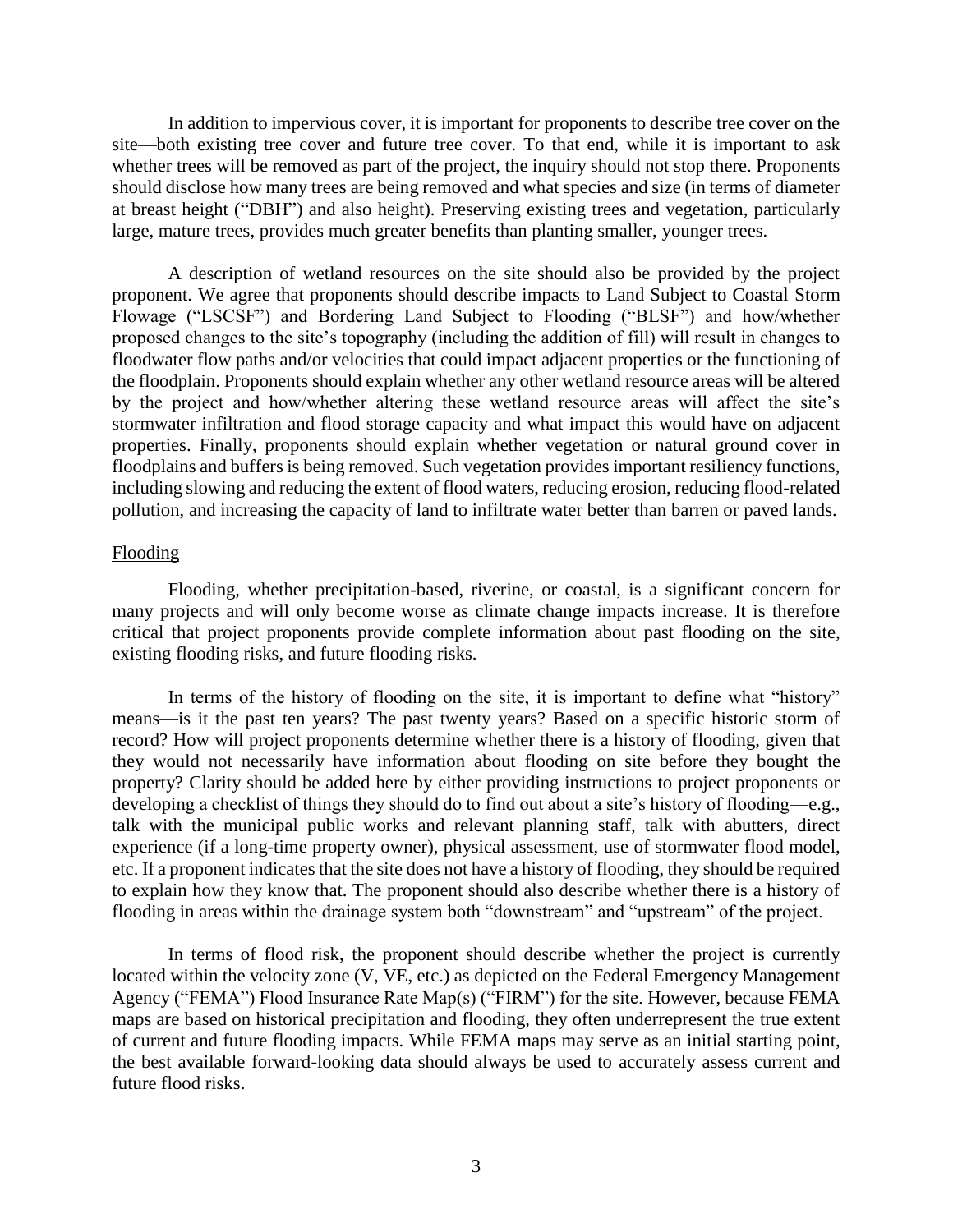With respect to the sea level rise "table" in the policy, for Option 1, once MC-FRM is available, projects in Boston should be required to review both maps (MC-FRM and BPDA) and describe possible impacts to the site. For Option 2, proponents should disclose what project components specifically will be impacted by sea level rise. The condition of upstream dams should also be disclosed to evaluate current and future flood risk. Given that other municipalities may have high-quality forward-looking data available, in those cases, the policy should specify that forward-looking data should be used as it is available.

Finally, "extreme precipitation event" should be defined to ensure clarity and consistency.

## **Heat**

Although heat is identified in the interim policy as one of the three critical areas for which information is being solicited, there are no heat-specific questions in the interim policy, and only a few of the questions indirectly consider heat. Considerations around heat—particularly extreme heat—need to be explicitly incorporated into the policy. For example, proponents should describe local heat conditions and existing heat-related concerns, as well as how the creation or reduction of impervious surface and/or removal or preservation of trees on site may exacerbate or mitigate extreme heat impacts. Local heat conditions can typically be found in municipal planning reports prepared through the Municipal Vulnerability Preparedness ("MVP") program.<sup>1</sup>

#### Anticipated 'Useful Life' of Project

In order to evaluate a project's climate vulnerability, it is helpful to understand what the anticipated useful life of the project is. Different components of the project (e.g., water, wastewater, and stormwater, including gravity, pressure, and pumping systems; transportation; energy; coastal structures; flood protection components; etc.) may have a different useful life and/or ability to adapt, so this analysis should be provided for each project component. Consistent with the RMAT approach, a project that has a useful life of 100 years should consider climate projections in 2100 to ensure that the project will be able to withstand future climate conditions.

The table provided in this section only addresses sea level rise, but precipitation and heat impacts will also become more severe over the project's useful life. These considerations should be added to the table and project proponents should be required to review local climate plans, stormwater models, and resilient Massachusetts temperature predictions to determine and disclose likely impacts over the useful life of the project.

## *Evaluating project criticality*

 $\overline{a}$ 

CRWA echoes many of the comments submitted by CLF regarding evaluation of a project's criticality. Under the interim policy, proponents are required to describe the criticality of individual projects on a qualitative scale of low, medium, or high based on a list of criteria. It is unclear whether it is mandatory that each individual criterion be included in a criticality rating, making it likely that information reported by project proponents for this evaluation component will

<sup>&</sup>lt;sup>1</sup> See https://www.mass.gov/info-details/municipal-vulnerability-preparedness-mvp-programplanning-reports.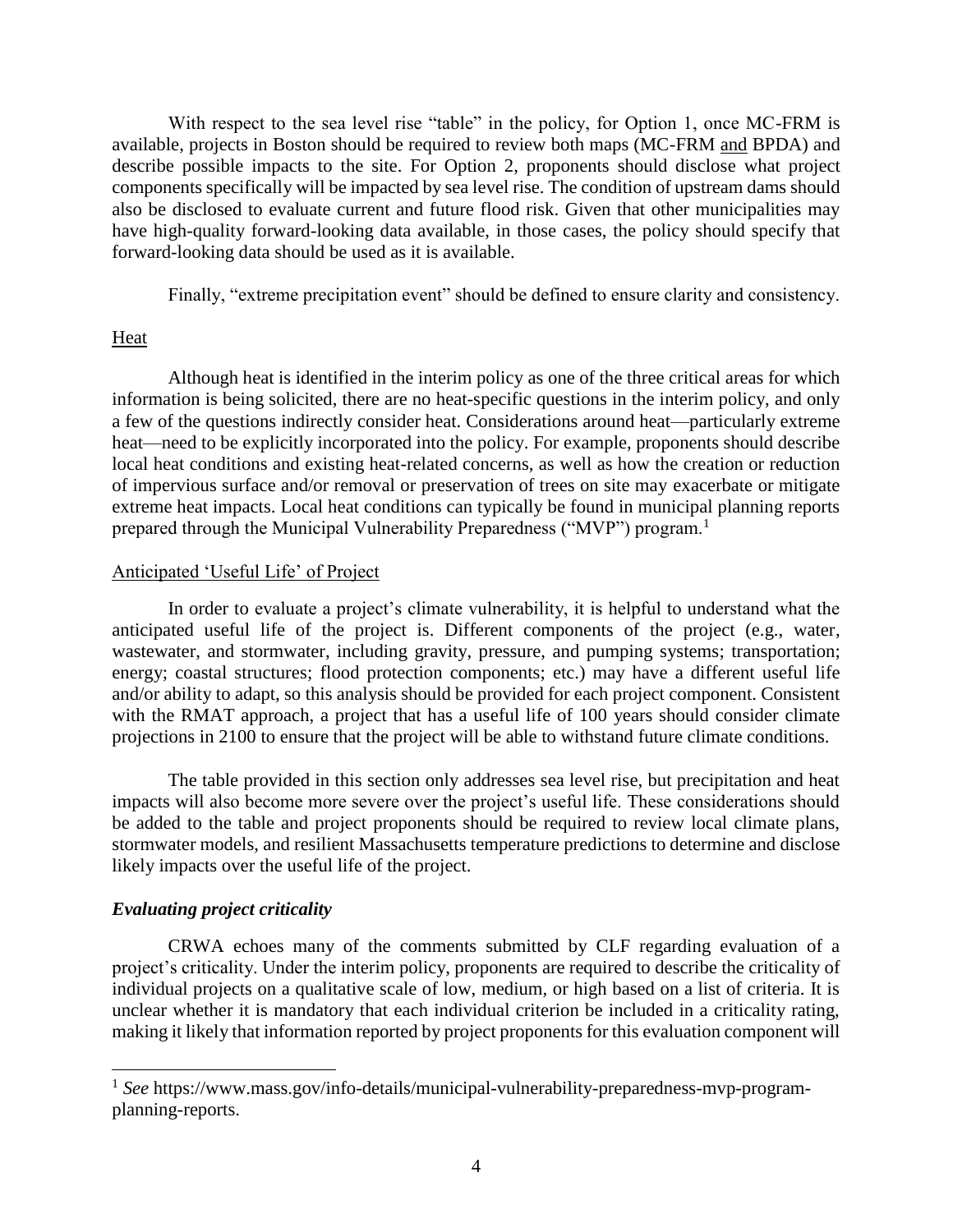vary considerably. There are clearer questions outlined in RMAT's Draft Project Inputs and Climate Risk Screening Output that we assume will be included in the final RMAT web tool, and should be adopted here.

Specifically, the following changes to the policy would clarify requirements around the criticality analysis:

- *Provide guidance as to what constitutes a low, medium, or high level of criticality*. These are qualitative descriptors, and there are no thresholds, defining matrix, or list of criteria for each level included in the draft interim policy. The protocol should also clarify how these levels of criticality relate to the criticality thresholds within the state building code.
- *Clarify the definitions of environmental justice and/or climate vulnerable populations*. While the Commonwealth has a codified definition of environmental justice populations (which we recommend updating to be consistent with the "Roadmap" bill discussed below), the interim policy includes the term "climate vulnerable population." The interim policy notes that climate vulnerable populations are "those who have lower adaptive capacity or higher exposure and sensitivity to climate hazards like flooding or heat stress due to factors such as access to transportation, income level, disability, racial inequity, health status, or age." The interim policy should provide a more specific definition of the included populations. The RMAT should also update its mapping tool, which currently only includes a layer for environmental justice populations, to include climate vulnerable populations.
- *Include a review of unintended consequences of asset failure or emergency conditions*. While the interim policy asks project proponents to describe "the nature and severity of impacts resulting from loss or inoperability," it does not ask proponents to describe any potential unintended consequences of the loss of the asset, or potential dangerous or hazardous emergency scenarios that may emerge under extreme weather conditions. For example, this might include a description of any industrial sites or pollution sources located near the project site.

## *Evaluating climate change adaptation and resilience strategies*

Overall, this section of the interim policy is too broad and open-ended to solicit the necessary information to determine if a project is adequately addressing climate impacts. We recommend considering a more specific line of questioning more in concert with the RMAT line of questioning in order to fully assess a project's climate adaptation and resilience strategies. We also recommend that the question asking whether the proponent has considered alternative locations for the project in light of climate change risks require a thorough alternatives analysis in response in order to evaluate whether climate resilience opportunities are being maximized.

## Site Cover: Natural vs Unnatural

Project proponents should describe whether and how impervious area has been minimized to the maximum extent practicable, including whether sites with existing impervious cover have been considered/are being utilized for the project rather than sites where significant new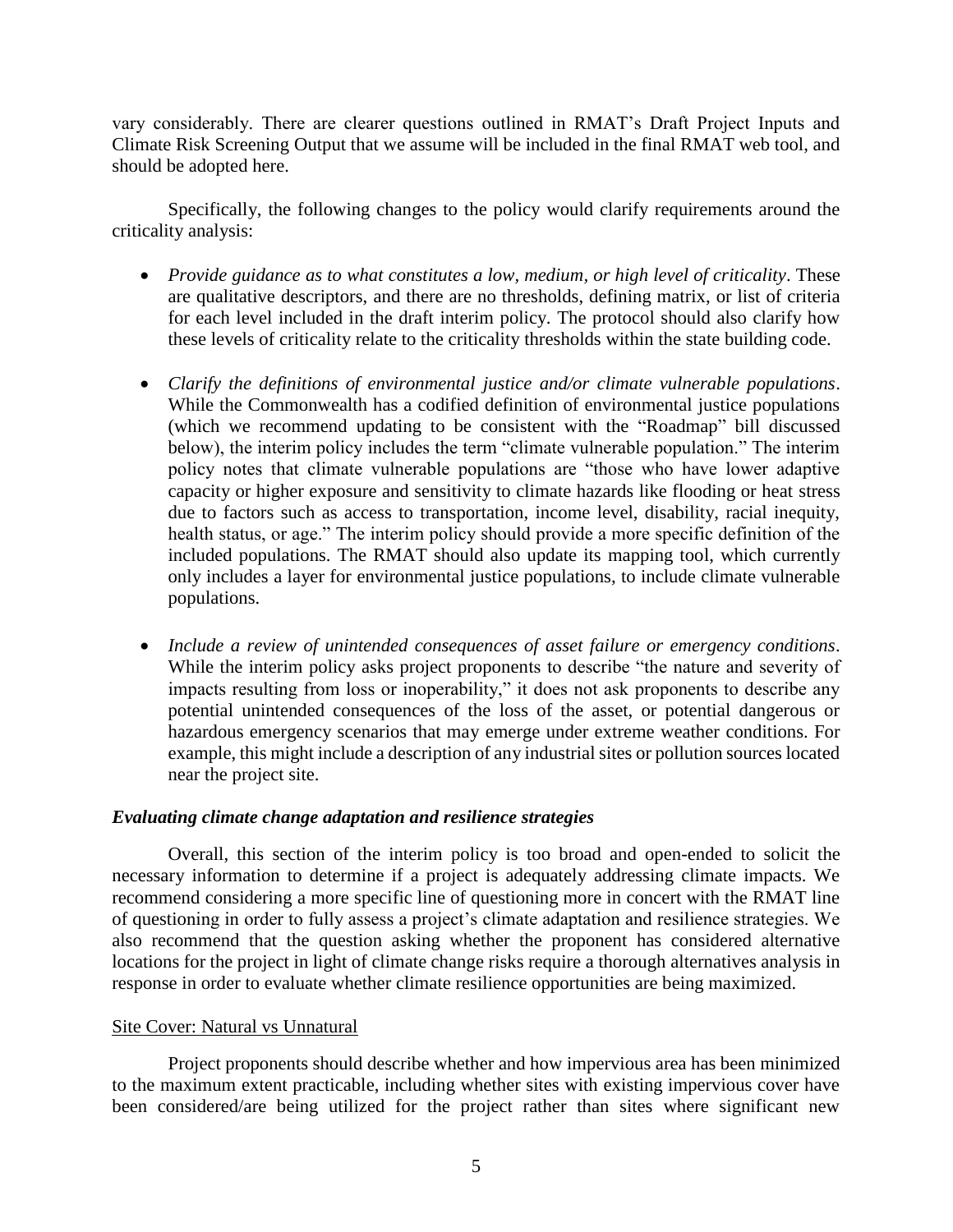impervious cover would be added. Project proponents should consider an option which includes no impervious cover in flood-prone areas.

If trees are proposed to be removed, proponents should explain whether there is a plan to replace trees on site or otherwise mitigate the loss of tree canopy and the benefits it provides. Proponents should also explain what trees and vegetation will be added to the site, for example, in landscaped areas. Any local and/or state requirements that apply to the project related to tree removal (e.g., tree ordinance, bylaw, or regulations) should be cited by project proponents. Project proponents should consider a no tree loss option.

Currently, in the project criticality section, the interim policy requires project proponents to "[d]escribe the benefits and impacts to ecosystem functions provided by the project" for any natural resource components, including parks, open space, ecological restoration, including dam removals and other projects to restore natural ecology. We recommend also requiring project proponents to describe benefits to species provided by the project as part of the evaluation of adaptation and resilience strategies.

Finally, proponents should describe the carbon sequestration potential from natural systems on site. Trees, wetlands, and soils store significant amounts of carbon. According to the Massachusetts 2050 Decarbonization Roadmap (Dec. 2020), "[n]atural lands and ecosystems play a critical role in regulating the amount of  $CO<sub>2</sub>$  in the atmosphere," while "[r]emoval, disturbance, or loss of the forest ecosystem both releases the stock into the atmosphere and halts its ability to store carbon through continued growth."<sup>2</sup> Alteration of these natural features may release carbon into the atmosphere and reduce future on site carbon sequestration, all of which should be documented in MEPA filings.

#### Flooding

Much more detail should be required from proponents about stormwater management on site, including: plans to manage stormwater on site; how much stormwater storage and infiltration will be accomplished through proposed stormwater management measures; whether green infrastructure measures like rain gardens and bioswales have been considered/will be implemented for stormwater management on site and why or why not; what design storm event can be completely contained/stored on site; what the peak flow attenuation is; how runoff from the site will impact the municipal stormwater drainage system; and whether runoff from the site will cause flooding in other areas. Proponents should also explain what rainfall projections they are using to size stormwater management measures and determine potential impacts of flooding on the property and on adjacent properties as a result of the project. We recommend that proponents be required to use RMAT rainfall projections once they are available, or utilize the 90th percentile of NOAA rainfall (i.e., NOAA++).

For projects where there is a history of flooding in areas within the drainage system "downstream" of the project, proponents should describe what the project is doing to prevent additional flooding and if feasible, mitigate flooding. For projects where there is a history of flooding in areas within the drainage system "upstream" from the project or there is an undersized

<sup>&</sup>lt;sup>2</sup> https://www.mass.gov/doc/ma-2050-decarbonization-roadmap/download.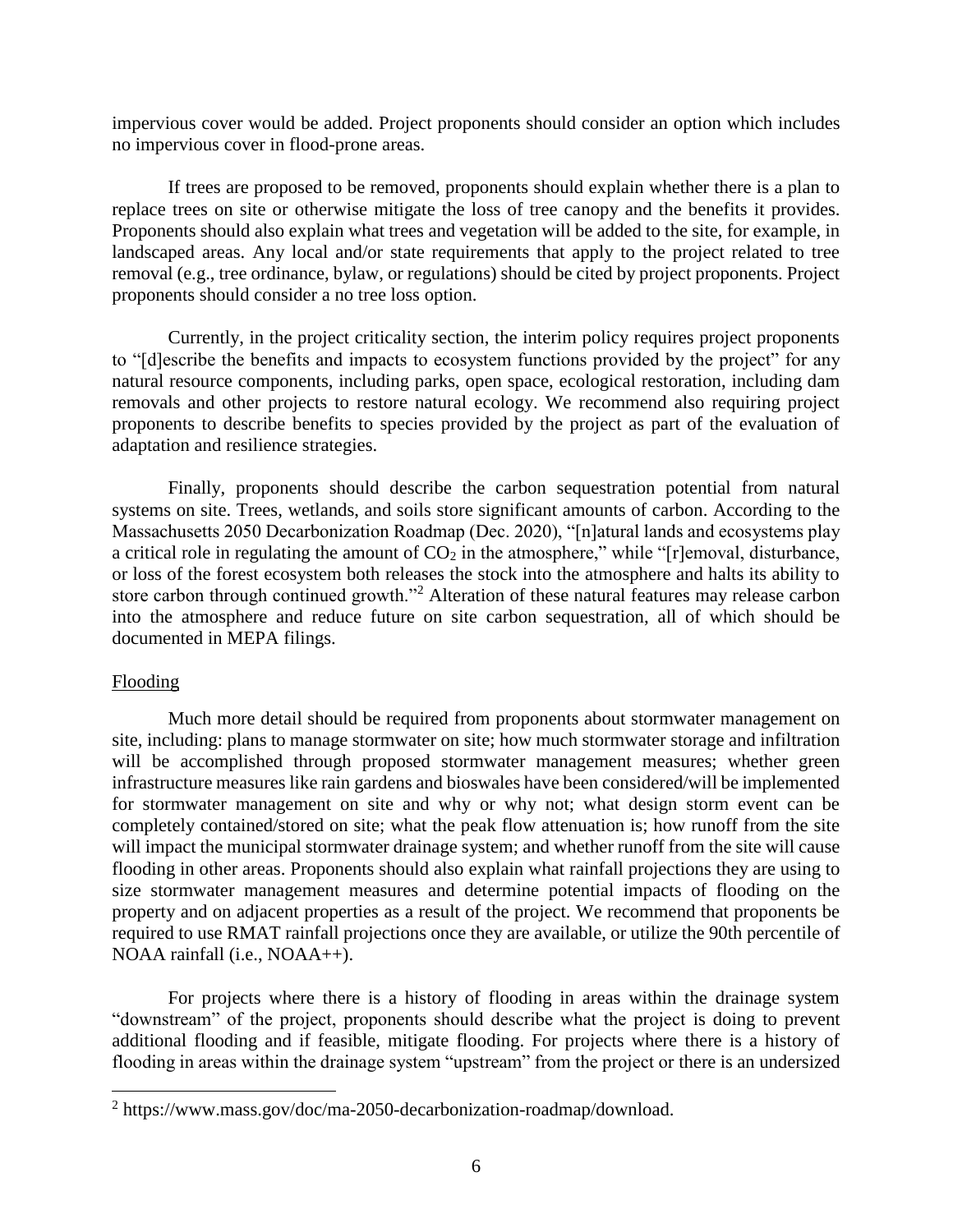historical dam, proponents should describe what the project is doing to mitigate flooding. Proponents should also describe how they have addressed sea level rise specifically.

#### Heat

Project proponents should describe how the project is addressing extreme heat, including any steps being taken to mitigate the heat impacts of impervious cover (all impervious cover, not just new impervious cover). Information should be provided about whether shading and landscape design will be used to address heat impacts. Proponents should also describe whether they have considered the use of white roofs, blue roofs, and locating solar panels on existing impervious surfaces.

### **MEPA Interim Protocol for Environmental Justice Outreach**

CRWA supports the comments submitted by the Massachusetts Environmental Justice Table and CLF regarding the interim environmental justice policy. There is an opportunity to improve the MEPA process to deepen EEA's commitment to environmental justice by looking at a community holistically to determine whether a project can improve environmental, energy, climate, and public health conditions.

We urge the MEPA office to take into account several overarching considerations. First, the definition of environmental justice should be updated to be consistent with Section 56 of An Act Creating a Next-Generation Roadmap for Massachusetts Climate Policy (the "Roadmap bill"). There should also be more clarity provided about similarities and/or distinctions between environmental justice and climate vulnerable populations. As noted previously, a more thorough definition of climate vulnerable populations should be provided. Finally, the interim policy should not be limited to certain types of projects. Projects that involve land development/redevelopment, changes to open space, and exacerbation of heat impacts affect environmental justice populations just like projects involving traditional air and water pollution concerns.

We also echo recommendations about improving the process itself. Proponents should conduct early outreach and engagement prior to filing with MEPA when environmental justice populations are potentially impacted. The currently-required 10 days of advanced consultation with the MEPA office is not sufficient time for the MEPA office to provide the proponent with ideas for public engagement and for the proponent to then conduct that engagement prior to filing. A longer advance notice period would allow time for proponents and the MEPA office to develop an outreach strategy and conduct outreach prior to filing with the MEPA office. If the project will potentially impact an environmental justice population that is designated as limited English proficiency, the MEPA office should provide guidance to the proponent about the language(s) that should be used in outreach efforts.

EEA and the proponent should engage with potentially-impacted communities during MEPA review, including during the MEPA site visit. The MEPA office and project proponent should work together to ensure residents of potentially-impacted environmental justice populations know about site visits and the proponent should provide simultaneous language interpretation if the project will potentially impact an environmental justice population that is designated as a limited English proficient neighborhood. During site visits, proponents should review the MEPA